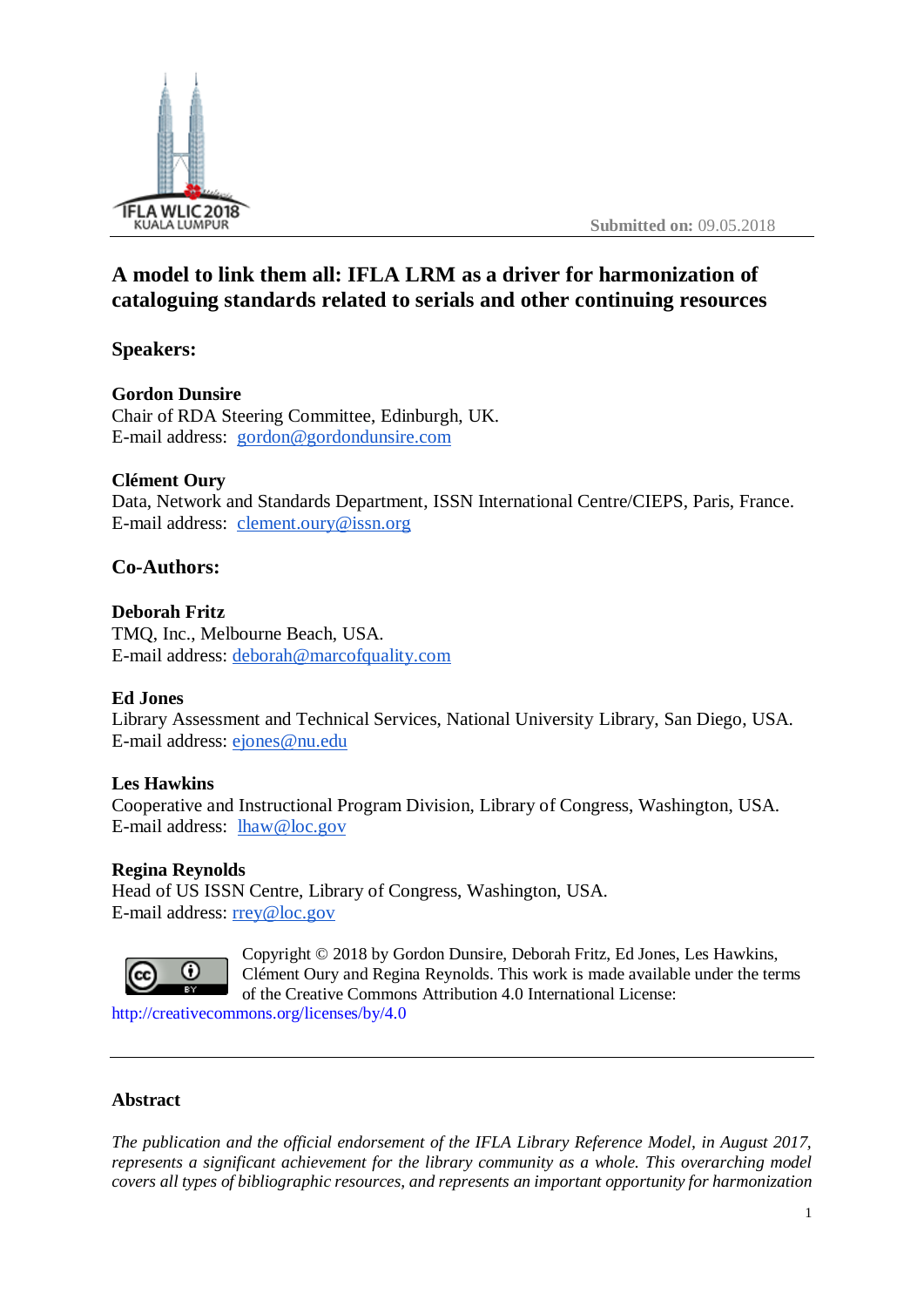*among the different cataloguing standards. This paper intends to demonstrate the harmonization potential for a particular kind of publication: continuing resources. These resources present indeed significant characteristics in terms of modelling and bibliographic description, which are specifically addressed by the IFLA LRM. The implications of IFLA LRM statements about serials and other continuing resources needed therefore to be thoroughly assessed. More precisely, the paper will present the activity and outcomes, so far, of the "Serials Task Force", an ad-hoc expert group depending on the Aggregates Working Group of the RDA Steering Committee. This task force is charged with redefining the modelling and providing broad recommendations for revising the instructions in RDA that relate to continuing resources, to align them with the IFLA LRM. It also seeks to maintain consistency with other cataloguing standards related to continuing resources, particularly the ISSN Manual.*

**Keywords:** IFLA LRM, RDA, ISSN Manual, ISBD, Serials, Continuing resources.

#### **Introduction**

In 1991, even before the current proliferation of e-journals, blogs, digital repositories, subscription databases, and periodicals formatted for Smartphones or flash drives, Jim Vickery of the British Library wrote: "For complexity and instability, serials take the bibliographic biscuit." [Vickery, 1991]. Modelling serials has proved immensely challenging over many decades. The introduction to IFLA's Functional Requirements for Bibliographic Records had to acknowledge in the introduction that the model did not fully account for "seriality."

Section 1.3 Areas for Further Study states: "Certain aspects of the model merit more detailed examination. The identification and definition of attributes for various types of material could be extended through further review by experts and through user studies. In particular, the notion of "seriality," and the dynamic nature of entities recorded in digital formats merit further analysis" [IFLA, 1998]

The 2002 revision of the Anglo-American Cataloguing Rules introduced a model based on the concept of "continuing resources," defined as "A bibliographic resource that is issued over time with no predetermined conclusion. Continuing resources include serials and ongoing integrating resources." However, by the time *RDA: Resource Description and Access* was published, the concept of "continuing resources" was not to be found in its pages even though continuing resources remained the scope of ISSN, and remained in community usage. RDA refers instead to "multipart monographs, serials, and integrating resources".

With the first publication of  $PRESS<sub>OO</sub>$  in 2014, its adoption as an IFLA standard in 2017 [IFLA, 2016-2], and its influence on the IFLA-Library Reference Model, the library community may finally be on the verge of having a viable model for serials and incorporating instructions based on that model into an international cataloguing code RDA. This paper will describe these developments and their current status.

#### **The moving landscape of bibliographic standards**

In 1998, the publication of Functional Requirements for Bibliographic Records, better known under the famous acronym "FRBR", was a significant achievement for the library community as a whole, and specifically, for librarians in charge of creating bibliographic records for the resources in library collections [IFLA, 1998]. The original objective of FRBR was, as stated by its title, to identify the main goals of bibliographic records. The 1990s, which witnessed the growing importance of the web as a source of information, were a period of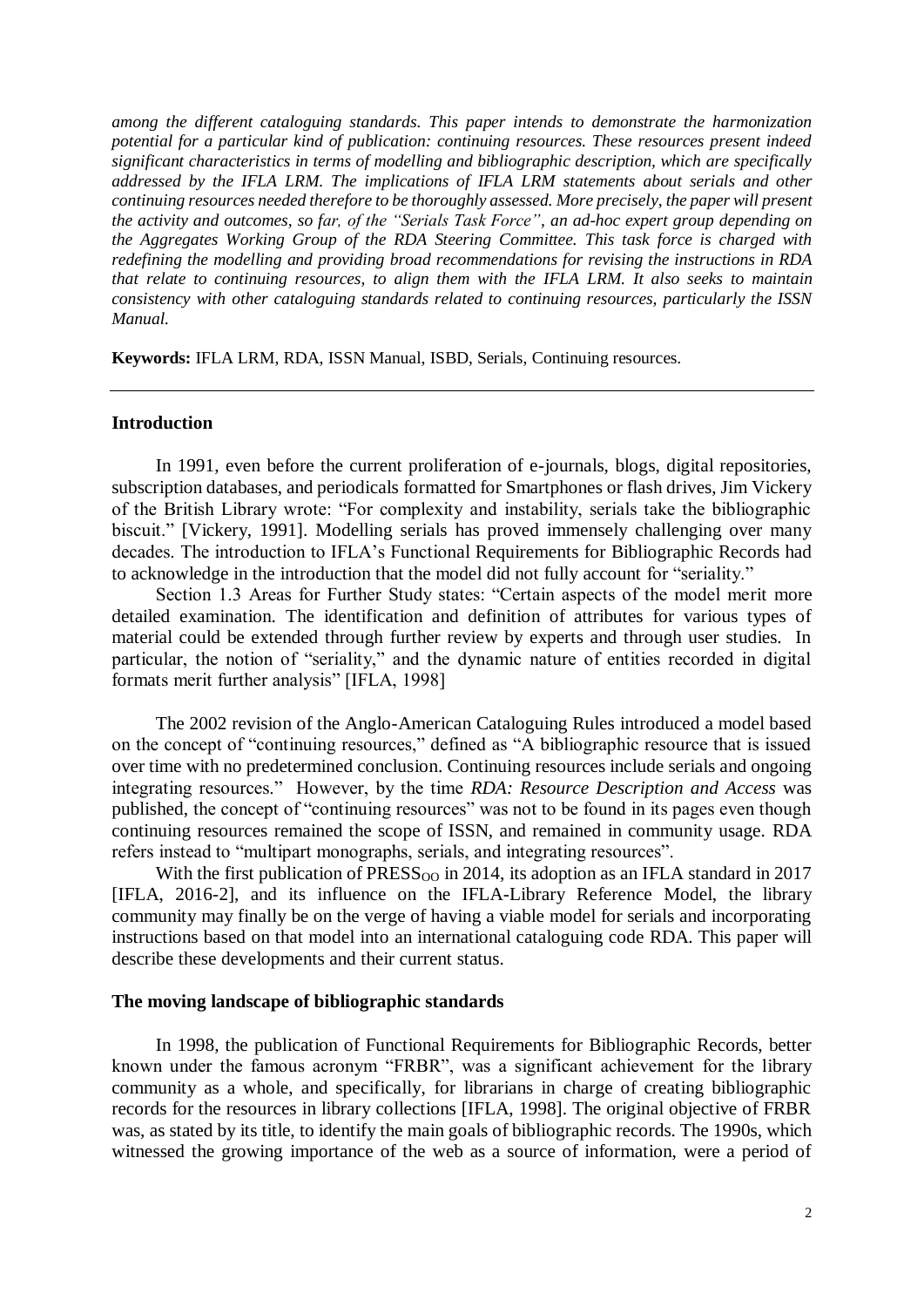questioning for those in charge of library catalogues. A complete re-evaluation of bibliographic records was deemed necessary.

The working group on FRBR, under the auspices of the International Federation of Library and Information Associations and Institutions (IFLA), developed four generic tasks that are performed by users when searching and making use of national bibliographies and library catalogues: find, identify, select, and obtain. But more globally, the group ended up with a complete conceptual model for bibliographic information, i.e. it conceptualized what were, in essence, the bibliographic resources with which the cataloguers were dealing every day. The WEMI—an acronym almost as famous as the FRBR—was born: within the "resource", four aspects or levels of description were identified. The entity at the highest level was the work (a distinct intellectual or artistic creation), then came the expression (the intellectual or artistic realization of a work), the manifestation (the physical embodiment of an expression of a work), and the item (a single exemplar of a manifestation). It was the first time the apparently obvious and indivisible notion of "resource" was so fundamentally re-assessed.

The family of models was completed by the FRAD model (Functional Requirements for Authority Data) [IFLA, 2009], followed by the FRSAD model Functional Requirements for Subject Authority Data) [IFLA, 2010]. All of them were entity-relationship models. In parallel, FRBR<sub>00</sub>, the "object-oriented" version of FRBR, was published in 2010 [IFLA, 2015]. It emerged from a joint project between library and museum communities in order to achieve the interoperability of their respective data models (FRBR for libraries and CIDOC-CRM for museums<sup>1</sup>). FRBR<sub>OO</sub> is in fact an extension of CIDOC-CRM.

These different conceptual models have influenced the other standards applicable to bibliographic entities. For example, the Statement of International Cataloguing Principles (ICP), first published in 2009, and revised in 2016, re-uses some of the most important elements of the FRBR family of standards: the list of entities, and the list of objectives and functions of a catalogue [IFLA, 2016-1]. These models were also intended to influence the cataloguing content standards, i.e. the set of rules and instructions related to the practical description of bibliographic entities. One of the goals of RDA: Resource Description and Access (RDA), the cataloguing standard which was first released in 2010, was precisely to implement the FRBR concept.

As soon as FRSAD was published, discussions started about the consolidation of FRBR, FRAD and FRSAD in a single document. A unified model was deemed easier to use; besides, there were some inconsistencies between the different standards, as they were produced at different periods. A Consolidation Editorial Group was formed, and in 2016 it issued a draft for a world-wide review. An amended version was published and officially endorsed by the IFLA Professional Committee in August 2017, under the title "IFLA-Library Reference Model, or IFLA LRM [IFLA, 2017]. In itself, this change of name is significant. The term LRM is coined from the "Conceptual Reference Model" of the museum community, and it has the same goals. The objective of the IFLA LRM is not restricted to the definition of what the "records" should be; it really seeks to provide a conceptual foundation for all activities related to the description of bibliographic entities. The IFLA LRM is an overarching model, covering all kind of entities, removing therefore the traditional barriers between "bibliographic" and "authority" information. However, as a conceptual model, it is not intended to be directly used for cataloguing. It needs to be implemented in cataloguing standards, whose two prominent examples are RDA and the ISBD.

 $\overline{a}$ 

<sup>&</sup>lt;sup>1</sup> CIDOC, or "Comité International de la Documentation", is the committee dedicated to documentation affiliated to ICOM, the International Council of Museums. The CIDOC-CRM is the "Conceptual Reference Model" of museums, and more broadly, of cultural heritage (except archives and libraries). Se[e http://www.cidoc](http://www.cidoc-crm.org/)[crm.org/.](http://www.cidoc-crm.org/)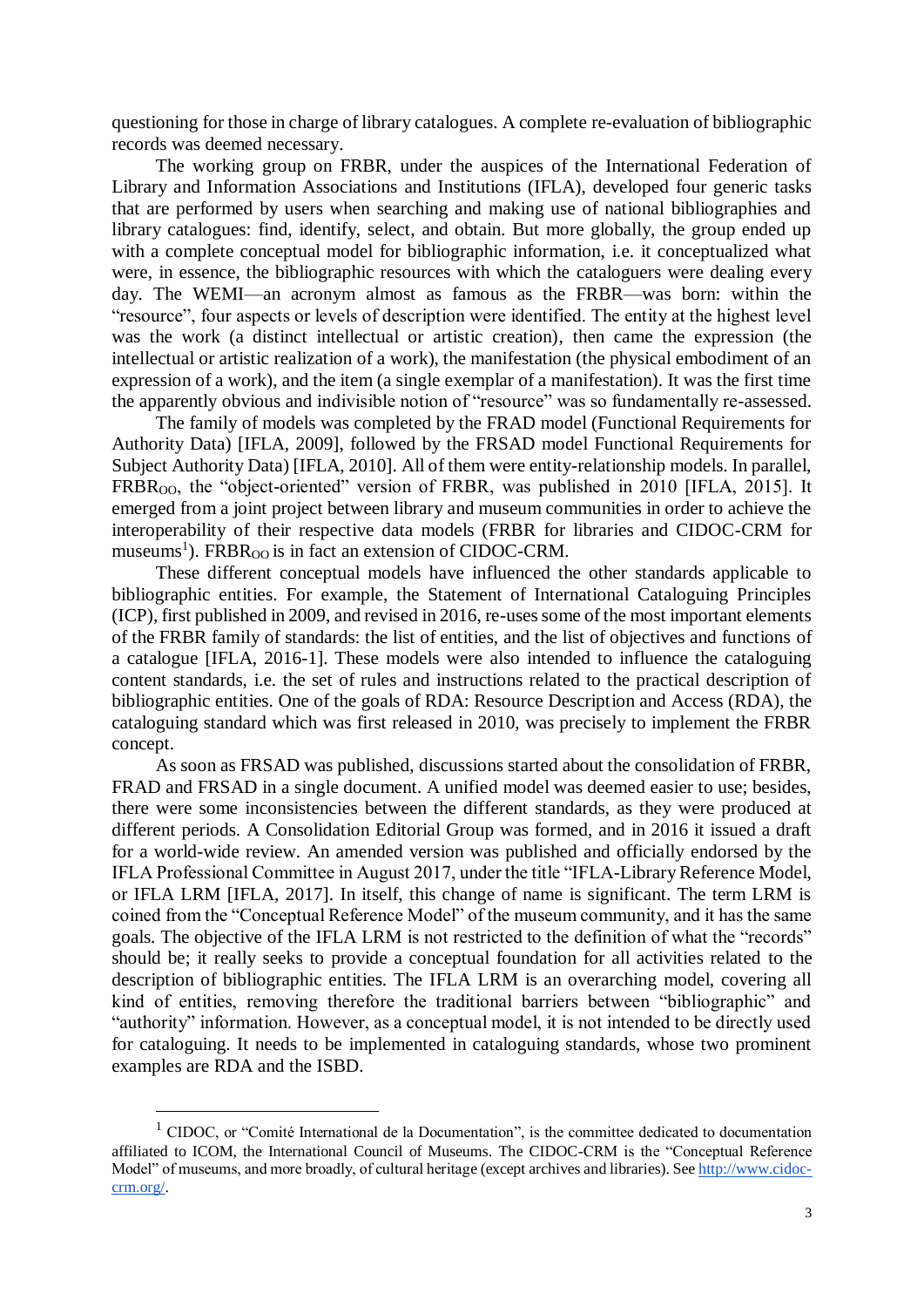#### **RDA**

RDA: Resource Description and Access is an international cataloguing standard managed and maintained by the RDA Board (previously the Committee of Principals for RDA, CoP) and the RDA Steering Committee (RSC, previously the Joint Steering Committee for Development of RDA, JSC). "RDA is a package of data elements, guidelines, and instructions for creating library and cultural heritage resource metadata that are well-formed according to international models for user-focused linked data applications." [CoP, 2015]

The standard is a successor to the second edition of the Anglo-American Cataloguing Rules (AACR2). As such, it provides guidance and instructions on recording descriptions of information resources found in library and cultural heritage collections. RDA also determines the types and characteristics of things that are useful to record for retrieval and access of information resources.

RDA emerged from attempts to revise AACR2 to meet the needs of the global digital information environment, at the same time as IFLA was developing FRBR. The differences between the two standards were too great to allow a smooth evolution of AACR2 to compatibility with the FRBR model, and the CoP concluded that it would be more effective to create a new standard for the practical implementation of FRBR. Eventually, RDA partially implemented the FRAD and FRSAD models following their publication by IFLA. [Dunsire, 2014]

During this time the FRBR Review Group's Working Group on Aggregates published its final report [IFLA, 2011]. The Working Group "recommended that this report be considered as part of the consolidation process" which anticipated bringing together the three models. The report was contentious and offered two distinct models for aggregations. The JSC decided to wait for the development of the consolidated model before developing the treatment of aggregates and serials in RDA, and continued to work closely with the FRBR Review Group through shared membership and formal liaisons.

The JSC created an Aggregates Working Group in 2015 to analyse the likely impact of IFLA LRM, which was then in the final stages of development. [JSC, 2015]. The Working Group specifically investigated the potential influence of  $FRBR<sub>OO</sub>$  on the treatment of aggregates in RDA, on the assumption that the LRM would eventually integrate with  $FRBR<sub>OO</sub>$ . [AWG, 2015]

The RSC submitted a response to the world-wide review of IFLA LRM in 2016. Later that year, the RSC decided to include the development of RDA as an implementation of the IFLA LRM in the RDA Toolkit Restructure and Redesign Project. [RSC, 2016-3] The new version of RDA Toolkit was released in June 2018 in a beta version for feedback and community development.

The general impact of IFLA LRM on RDA is driven by the introduction of new entities for Agent, Collective Agent, Nomen, and Timespan, and also RDA Entity, which constrains the semantic scope of IFLA LRM's Res entity to the scope of RDA. This results in the recasting of many RDA attribute elements as relationship elements, and the generation of an additional inverse element in each case. The Nomen entity allows RDA to categorize its existing elements for names, titles, and identifiers as types of appellation, to introduce specific elements for authority control, and to generalize coverage to all RDA entities. The result is a proliferation of elements within a more articulate semantic structure, covering a wider range of metadata requirements.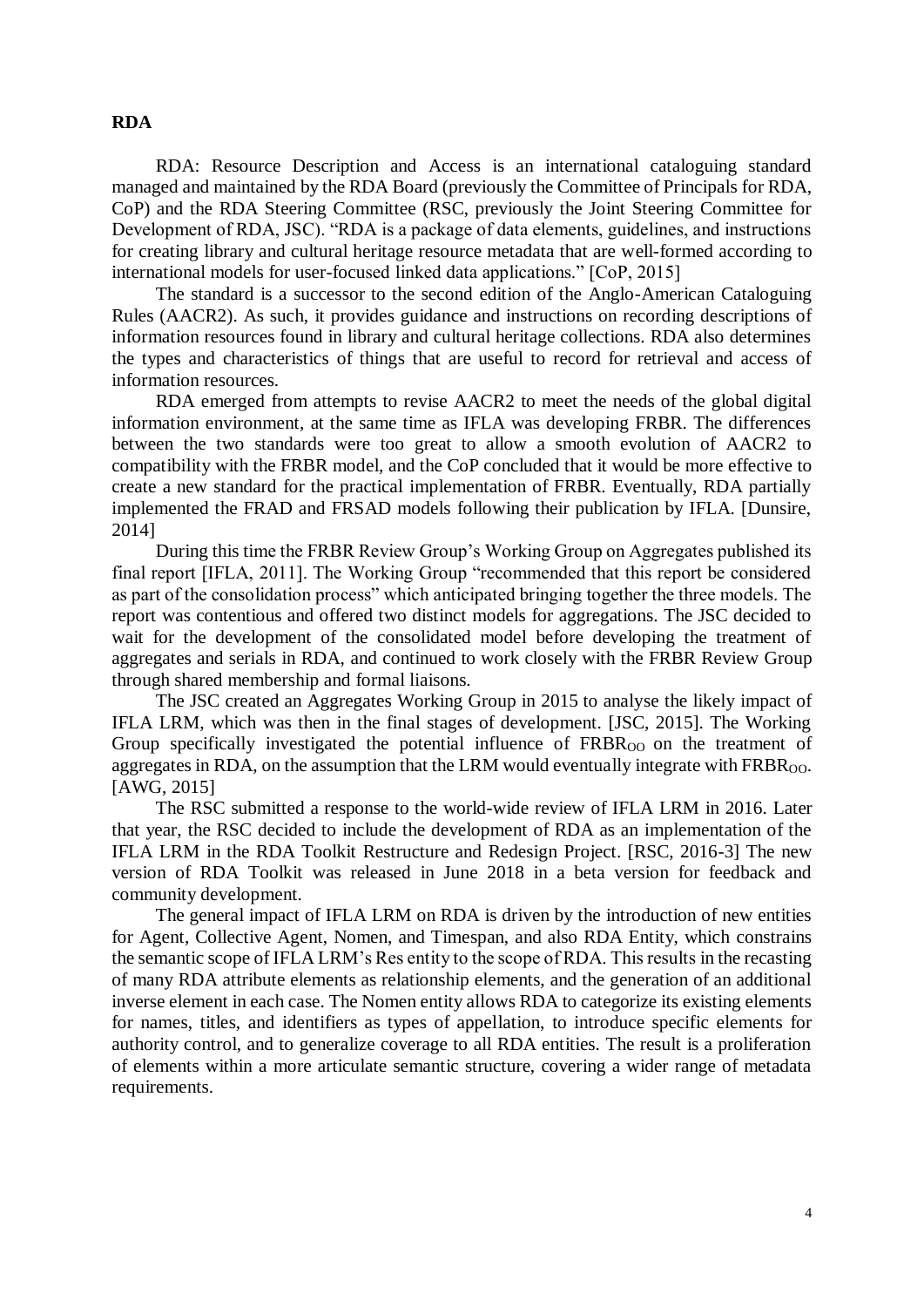#### **ISBD and ISSN**

The publication of IFLA LRM will also have an impact on the ISBD (International Standard Bibliographic Description), the main cataloguing standard maintained by IFLA. The goals of ISBD are twofold:

- on the one hand, it is a content standard, in the sense that it provides transcription rules, it indicates what information sources should be favoured, etc.;
- on the other hand, it is an encoding standard, defining sets of punctuation for delimiting and displaying specific components of a record, for example distinguishing blocks of descriptive information with the ". – " separator. As such, it provides a specific way to display information.

The publication of the ISBD follows the IFLA objective of providing accessible and open standards and tools for all, including communities who need simple and easy to use rules for describing resources. It is freely accessible on the IFLA website, in more than ten different languages. However, even though it was last revised in 2011, it is still focused on the pre-FRBR notion of "resource". Besides, it is limited to "bibliographic" information, in the stricter sense of the term, and does not deal with authority data or access points. Within IFLA, there are other standards covering these areas, such as the "GARR", Guidelines for Authority Records and References [IFLA, 2001]. The ISBD is maintained by the ISBD Review Group, a body of experts which depends on IFLA Committee on Standards. The ISBD RG decided, during the 2017 IFLA annual meeting, to produce a revised version of the ISBD; one the main goals of this revision is to develop an alignment between the ISBD and the IFLA LRM.

The ISBD is designed to be simple, easy-to-use, and as generic as possible, in order to be adapted to different cataloguing traditions. It is also possible to use it as a basis for the design of more specialized cataloguing instructions, for specific contexts or specific types of documents. For instance, there is a specialized network for serials and other continuing resources: the ISSN Network. It groups together ninety National Centres (hosted in National Libraries, Research Institutions or Book Chambers), which are in charge of assigning ISSN identifiers and of producing the corresponding bibliographic records. These records are regularly transferred to the ISSN Register, the comprehensive database of all records; which is maintained by the ISSN International Centre. The instructions specifying how to create these records are listed in the ISSN Manual. It is based, on one hand, on the assignment rules expressed in the ISSN standard (ISO 3297), and on the other hand, on the ISBD description rules. Compared to the ISBD, the ISSN Manual provides additional instructions, for example to design the key-title of a resource<sup>2</sup>. The ISSN Manual is maintained and updated by the ISSN Review Group, a group of experts from the ISSN Network [Oury, 2017]. As the ISBD will be revised in order to align with the IFLA LRM, it has been recognized by the ISSN RG that the ISSN Manual itself will be, ultimately, aligned with the IFLA LRM.

#### **Harmonization**

 $\overline{a}$ 

The publication of the IFLA LRM is not only a significant outcome thanks to the inherent quality of that document. It also represents a unique opportunity for harmonization between the different cataloguing standards, notably for the bibliographic description of continuing resources. This type of resource includes not only serials such as periodicals, newspapers, and

 $2$  The key-title is a title, unique in the ISSN Register, created by the ISSN Network, and permanently attached to the ISSN number. The key-title is based on the title proper of the resource, and made unique if necessary by the adjunction of a qualifier.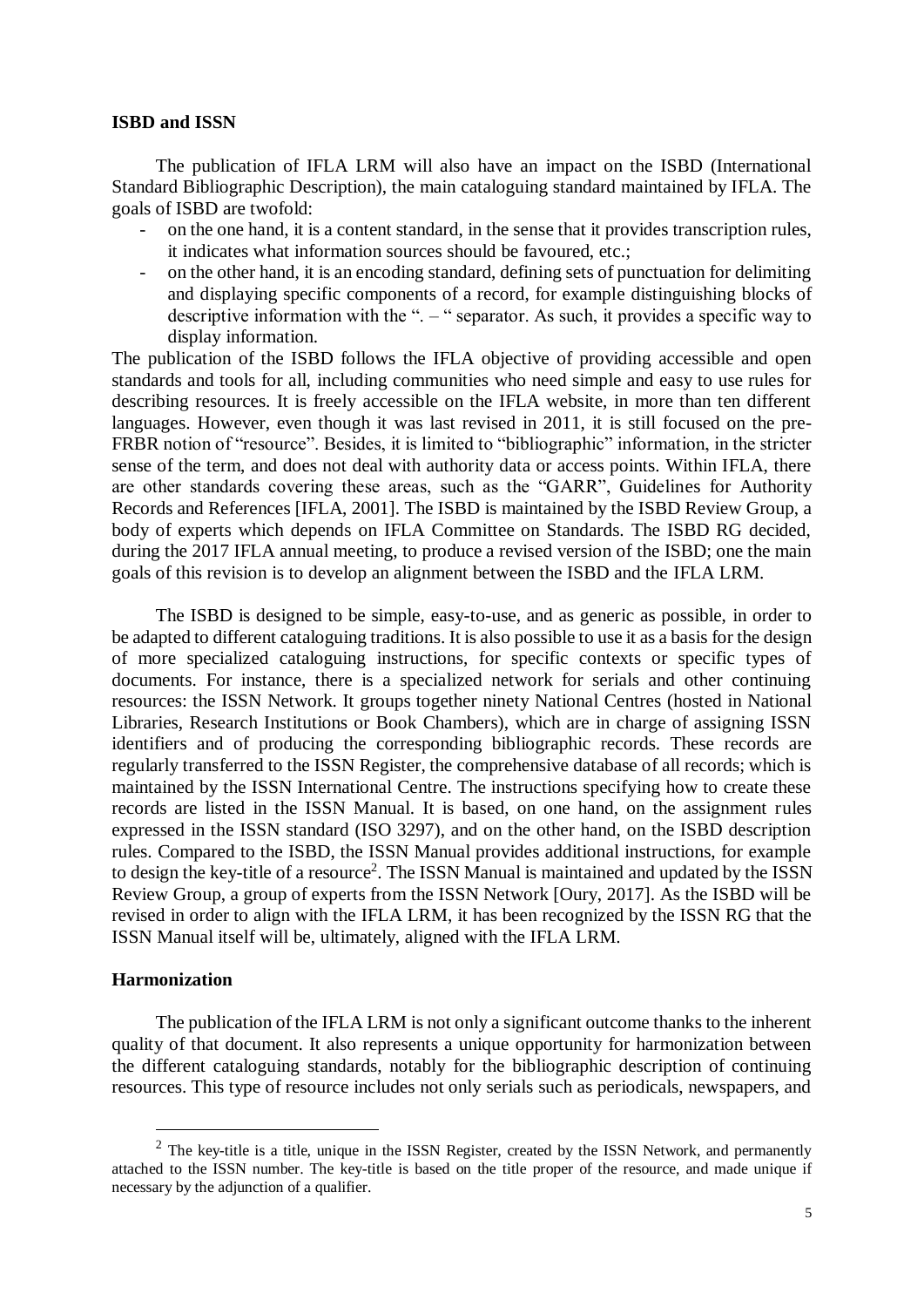continuing monographic series, but also integrating resources such as websites or databases. There are currently divergences, not to say inconsistencies, between RDA and ISBD/ISSN rules: for example, in respect of the cases and conditions where a new description of a resource should be created. The notion of continuing resources, which was incorporated in AACR2, does not even exist in the current version of RDA. Basing the different cataloguing rules on a single model should help in solving these discrepancies.

Collaboration between the JSC, the ISBD Review Group, and the ISSN Network on harmonization of the standards for serials began with a meeting hosted by the Library of Congress in 2000. Further meetings with the different groups took place at the JSC annual meetings in Glasgow, Scotland in 2011 [JSC, 2012] and Edinburgh, Scotland in 2015 [RSC, 2015-2], respectively. One outcome of this collaboration was the submission of five papers by the ISSN International Centre to the JSC between 2012 and 2014, covering mode of issuance, change of media type, and major and minor changes to serials and other continuing resources. A light-weight protocol for communication between the JSC and ISSN International Centre was published in 2015 and updated to reflect the change of name to RSC in 2016. [RSC, 2016- 1]. There is a similar protocol between the RSC and the ISBD Review Group. [RSC, 2016-2].

The attendance of members of the ISSN International Centre, FRBR Review Group, ISBD Review Group, and RSC at the IFLA World Library and Information Congress in Wrocław, Poland, provided the opportunity for a one-day meeting on the impact of the LRM on the ISBD, ISSN, and RDA treatment of serials. [RSC, 2017]. This meeting highlighted the complex specificities of serials and examined how these characteristics were reflected in the IFLA LRM. It also discussed how IFLA LRM modelling choices should be implemented in cataloguing standards.

#### **The modelling of serials in IFLA LRM**

As a matter of fact, the IFLA LRM provides some radical approaches for the modelling of serials and other continuing resources – several of these approaches were inspired by PRESS<sub>00</sub>, the IFLA conceptual model for bibliographic information pertaining to serials and other continuing resources [IFLA, 2016-2]. The IFLA LRM dedicates a specific section (5.8) to serials; many of the statement expressed in this section are also applicable to other continuing resources. The IFLA LRM defines serials as "complex constructs that combine whole/part relationships and aggregation relationships". There are indeed two levels of "construction". At the higher level, there is a whole/part relationship between the complete serial manifestation (the whole) and the individual issues that are published successively over time (the parts). This whole/part relationship is not complete until the serial publication has ended.

At the lower level, there is an aggregation relationship, in IFLA LRM terms. The issue is an aggregate manifestation. It embodies multiple aggregated expressions of one or more works (the articles). However, the aggregate manifestation also embodies an aggregating expression (that realizes an aggregating work), which is the intellectual activity of the agent(s) who decided on the selection, arrangement, etc. of the articles. For example, the editor of a special issue of a serial will be considered the author of the aggregating work for that issue, while the different authors of the different articles published in the issue will be authors of the aggregated works. At first sight, this modelling may look particularly complex (our apologies to our readers!). However, it allows for a precise distinction between the different types of creators. Besides, the IFLA LRM is only a model; for example, it does not demand that all creators are described. The decision on which creators should be recorded depends on the cataloguing standard, on the local cataloguing policies, and ultimately, on the cataloguer's judgement.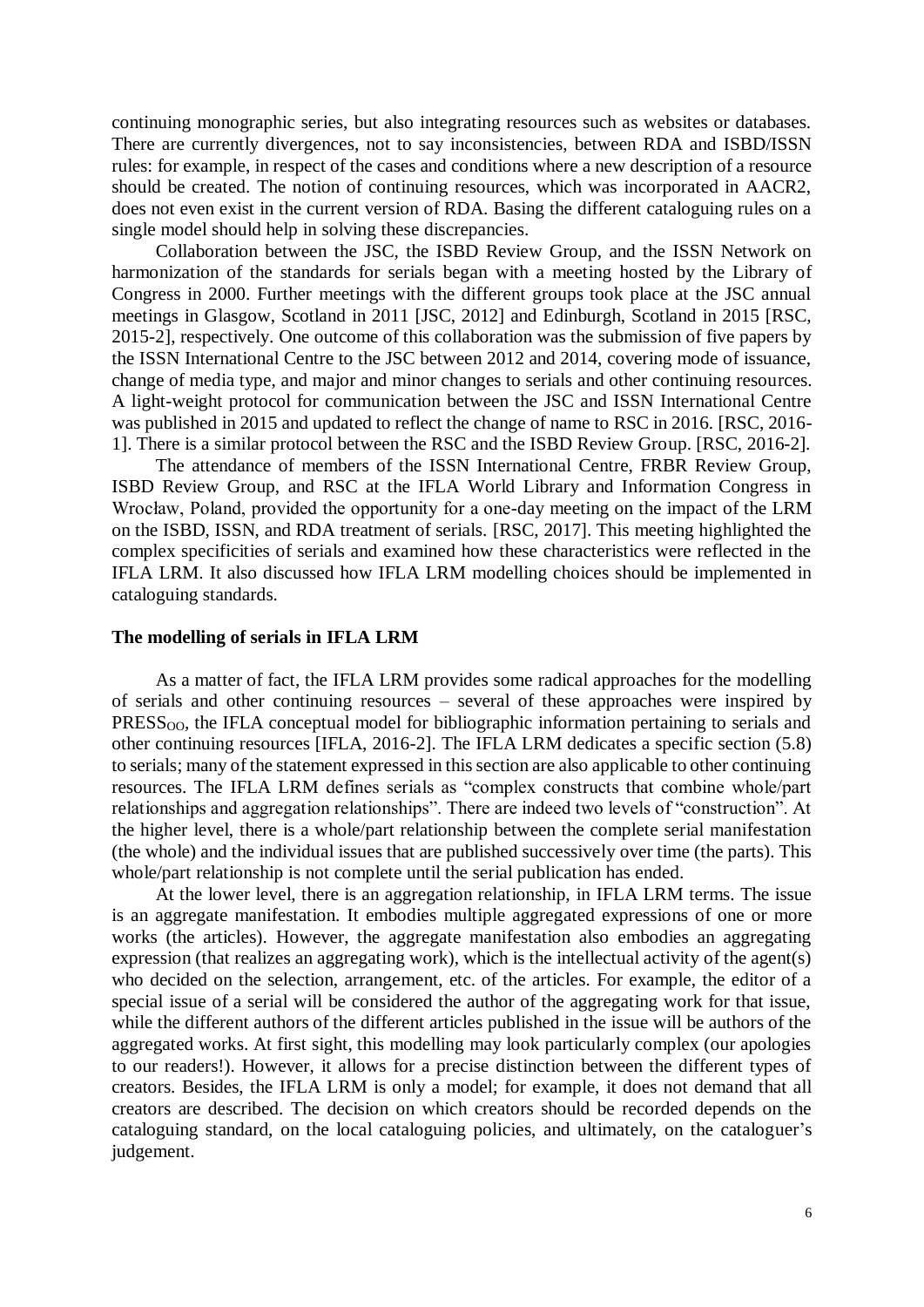Another critical aspect emphasised by the IFLA LRM is the dynamic nature of continuing resources: serials, as well as other continuing resources, are changing over time, provided their publication has not ended. Therefore, the description of serial works "does not limit itself to a description of the past, but is also intended to allow end-users to make assumptions about what the behaviour of a serial work will be, at least in the near future". As a consequence, it is impossible to state that, for example, two serials in different language editions are two expressions of the same work; or even that two serials in different medium versions (for example print and online) are two manifestations of the same expression, "as it is impossible to predict that this relationship will hold in the future". [IFLA, 2017]

Practically, these statements mean that collocation based on commonality of content is not applicable to serials: "It ensues that any serial work can be said to have only one expression and only one manifestation." This issue, which has been called the "WEM lock", may look frustrating for serial librarians. It was one of the concerns pointed out by the ISSN Review Group, in its official response to the draft IFLA LRM, when it was submitted to its worldwide review process (in the first-half of 2016). Indeed, for decades, one of the most significant goals of the cataloguing of serials has been to identify the complex network of links and relationships between these resources (for example "is another medium version of", "is a continuation of", etc.). However, the IFLA LRM acknowledges that it is possible, as an extension to the model, to define "additional entities that comprise, say, the paper edition of a journal and its edition on the web; all linguistic editions of a journal that is published in more than one language as separate editions; all local editions of a journal...". [IFLA, 2017] The identification of these "work clusters" will make it possible to group together serial works showing similar patterns.

#### **The Serials Task Force**

 $\overline{a}$ 

The main outcomes of the LRM-alignment meeting, in August 2017, were summarized in a discussion paper issued jointly by the RSC Chair and the ISSN International Centre. [RSC, 2018]. In addition, that paper also demonstrated that the alignment with IFLA LRM would radically modify current instructions related to serials, in RDA as well as in other standards. On the RDA side, serials—as aggregates—fall under the scope of the RSC Aggregates Working Group (formerly JSC Aggregates Working Group). However, it was subsequently felt that there was a need for more specific expertise, involving other cataloguing agencies, which led to the creation of an informal "Serials Task Force" or STF. This task force includes, on the RDA side, the chair of RSC and the chair of the Aggregates Working Group; on the ISSN side, the chair of the ISSN Review Group and the head of the US ISSN Centre; and also, two experts from CONSER<sup>3</sup>. The STF met from January to March 2018 and issued a set of recommendations to the AWG in April.

The first step was to define the scope of the recommendations. The STF decided to produce recommendations for all "diachronic works", i.e. works intended to be issued over time, as opposed to "static works". The concept of diachronic works, promoted by the RSC, groups together works published over a limited time ("finite" works) and over an indefinite time ("continuing" works"). When a work is diachronic in nature, most RDA elements can themselves have a diachronic aspect in the sense of a related time-span. To characterize the diachronic nature of a work, the STF endorsed the proposed use of two attributes from the RDA ONIX Framework for Resource Categorization—ExtensionTermination and ExtensionMode—that can be combined into a single RDA element, tentatively labelled "extension plan", indicating both whether a work has a continuing or a predetermined end and

<sup>&</sup>lt;sup>3</sup> CONSER is the Cooperative Serials Program of the Program for Cooperative Cataloguing. See [http://www.loc.gov/aba/pcc/conser/.](http://www.loc.gov/aba/pcc/conser/)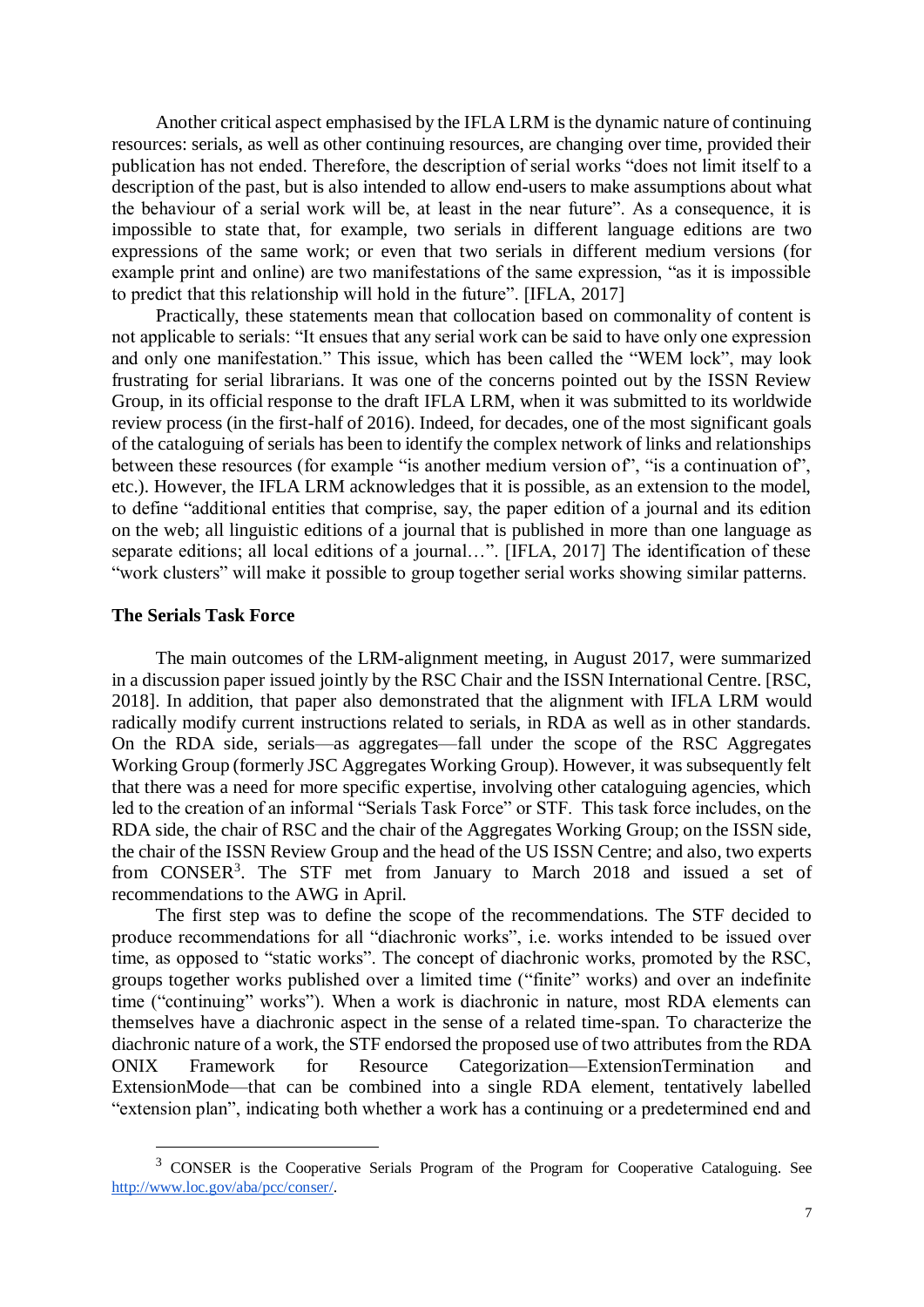whether its associated content is extended by the successive release of discrete parts or by the integration of added content into existing content. For example, a serial may be defined as a "successive indeterminate aggregating work".

Regarding the "WEM lock" for diachronic works, the STF acknowledged the protocol between the RSC and the ISSN International Centre mentioned above. It recommended no change from current RDA cataloguing practice about the boundaries of a serial work (at least for now), save that the conditions that currently trigger the description of a new manifestation would, due to the "WEM lock", trigger the description of a new expression and work as well. It also underlined the need to accommodate, or even harmonize, the rules between RDA, ISSN and ISBD on that point. Moreover, the group acknowledged that the concept of a diachronic work might have implications for finite resources issued over time (e.g. an Encyclopaedia published in several volumes over time), especially the application of a "WEM lock". However, evaluating this impact was not in the scope of the Task Force, and it was recognized that further work of the RSC was needed on that question.

With this common frame of reference for the scope of a continuing resource as a work, the STF recommended that the choice of the issue to serve as the basis for identification of a serial manifestation be left up to the implementing agency. This latitude would allow agencies with different cataloguing traditions—describing based on the earliest issue, latest issue, or some intermediate issue—to continue following those traditions without violating RDA. Such latitude is already available to agencies within the ISSN Network.

To address the desire to bring together related continuing resources, the STF incorporated the IFLA LRM concept of "clustering" though not the mechanism—defining "additional entities"—suggested in LRM 5.8. Instead, the STF accepted the recommendation of the RSC Chair to use a nomen string common to the resources to be clustered. An ISSN-L would be an example of such a nomen string in the form of an identifier for related works issued using different types of carriers, though other clusters might be declared (e.g., official publications appearing in more than one language) based on agency priorities.

Recognizing the "WEM lock", the STF recommended that certain elements—frequency and elements such as the ISSN or the key-title, that identify a work—be related to the work rather than the manifestation as currently in RDA. The STF recognized that virtually any element can have a diachronic aspect, and that this aspect can be expressed by relating an instance of the element to a given time frame or, when this is not sufficiently precise, to a specific set of issues or iterations.

Finally, the STF recommended that, in conformity with the IFLA LRM, relationships between continuing resources should be characterized as transformations. Transformations may be sequential (e.g., continuations, absorptions) or symmetrical (e.g., other language version, other carrier version), and may be triggered by a change or variation in policy (e.g., a decision to significantly change the title, a decision to issue a version for a different target audience) or by a change of extension plan (e.g., from serial to integrating).

#### **Conclusion**

The STF represents an interesting example of an expert ad-hoc group where representatives of different communities worked together to solve the long-standing challenge of modelling serials and providing standardized instructions for describing serials based on that model. Its recommendations have been taken into account by the AWG, and they have influenced the instructions to describe diachronic works in the new RDA toolkit, whose beta version has been released on June 13th, 2018. However, as these recommendations are derived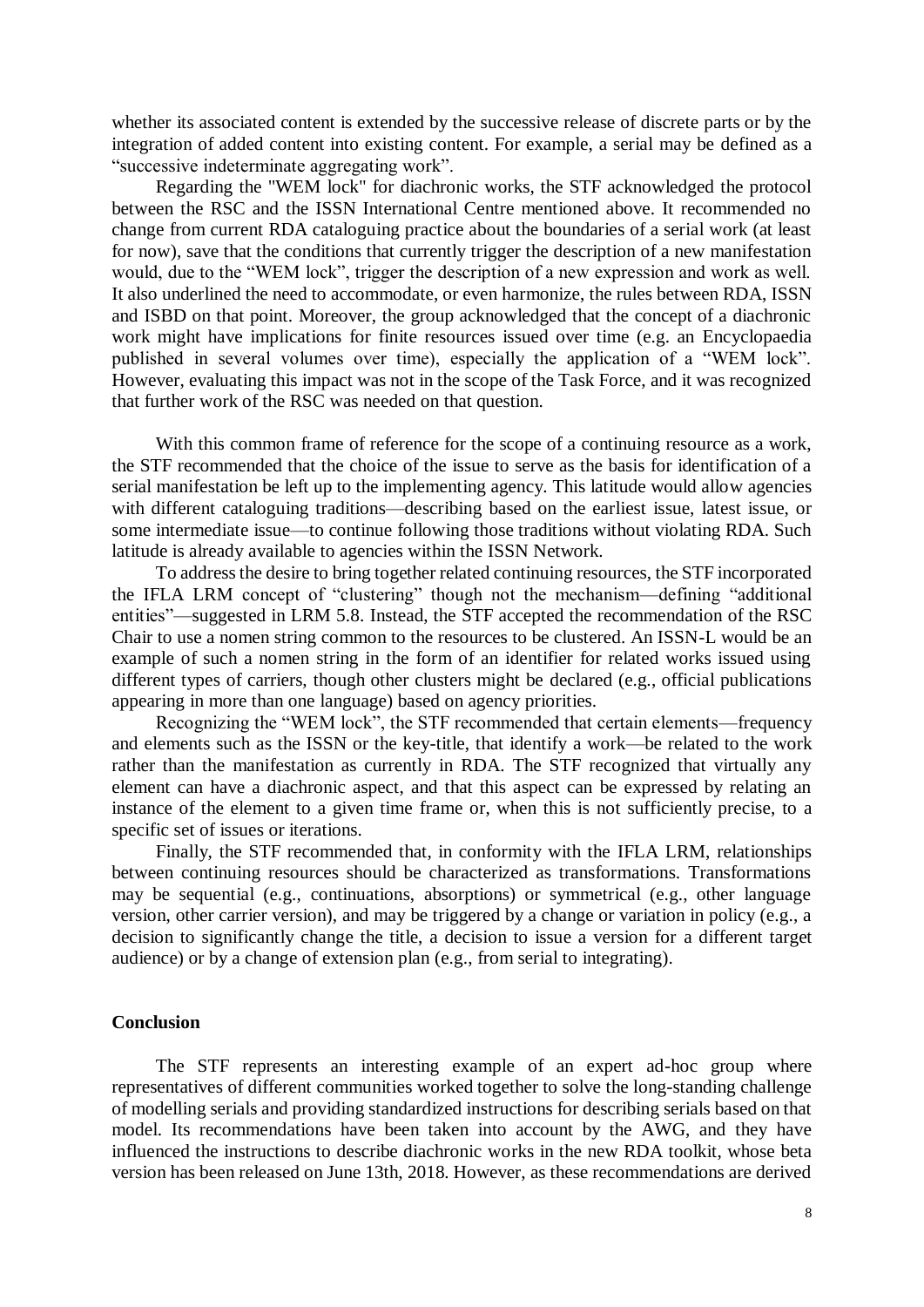from the IFLA LRM, and were influenced by the outcomes of an RDA/ISBD/ISSN meeting, they will hopefully provide inspiration to other related cataloguing standards. Meanwhile, the "serial" communities continue to collaborate on further harmonization.

# **References**

AWG, 2015: Joint Steering Committee for Development of RDA. JSC Aggregates Working Group RDA and FRBR<sub>00</sub> treatment of aggregates. 3 August 2015. [http://www.rda](http://www.rda-jsc.org/sites/all/files/6JSC-AggregatesWG-1.pdf)[jsc.org/sites/all/files/6JSC-AggregatesWG-1.pdf](http://www.rda-jsc.org/sites/all/files/6JSC-AggregatesWG-1.pdf)

CoP, 2015: RDA Committee of Principals. Committee of Principals affirms commitment to the internationalisation of RDA.<http://www.rda-jsc.org/node/235>

Dunsire, 2014: RDA and the semantic Web = RDA e il web semantico : Lectio Magistralis in Biblioteconomia. Fiesole (Firenze): Casalini Libri, 2014. ISBN: 978-88-7656-012-5 (print); ISBN 978-88-7656-013-2 (ebook).<http://digital.casalini.it/9788876560132>

IFLA, 1998: IFLA Study Group on the Functional Requirements for Bibliographic Records. Functional Requirements for Bibliographic Resources, 1998. <https://www.ifla.org/publications/functional-requirements-for-bibliographic-records>

IFLA, 2001: IFLA Working Group on GARE Revision, Guidelines for Authority Records and References, 2001. [https://www.ifla.org/publications/ifla-series-on-bibliographic-control-](https://www.ifla.org/publications/ifla-series-on-bibliographic-control-23)[23](https://www.ifla.org/publications/ifla-series-on-bibliographic-control-23)

IFLA, 2009: IFLA Working Group on Functional Requirements and Numbering of Authority Records (FRANAR). Functional Requirements for Authority Data, 2009. <https://www.ifla.org/publications/functional-requirements-for-authority-data>

IFLA, 2010: Functional Requirements for Subject Authority Data (FRSAD): Final Report, 2010.<https://www.ifla.org/node/5849>

IFLA, 2011: FRBR Review Group Working Group on Aggregates, 2011. Final Report of the Working Group on Aggregates, September 12, 2011. <https://www.ifla.org/files/assets/cataloguing/frbrrg/AggregatesFinalReport.pdf>

IFLA, 2015: Working Group on FRBR/CRM Dialogue. Definition of  $FRBR_{OO}$ : A Conceptual Model for Bibliographic Information in Object-Oriented Formalism, 2015. <https://www.ifla.org/publications/node/11240>

IFLA, 2016-1: IFLA Cataloguing Section and IFLA Meetings of Experts on an International Cataloguing Code. Statement of International Cataloguing Principles (ICP), 2016. <https://www.ifla.org/publications/node/11015>

IFLA, 2016-2: IFLA PRESS<sub>00</sub> Review Group. Definition of  $PRESS<sub>00</sub>$ : A conceptual model for Bibliographic Information Pertaining to Serials and Other Continuing Resources, 2016. <https://www.ifla.org/node/10410>